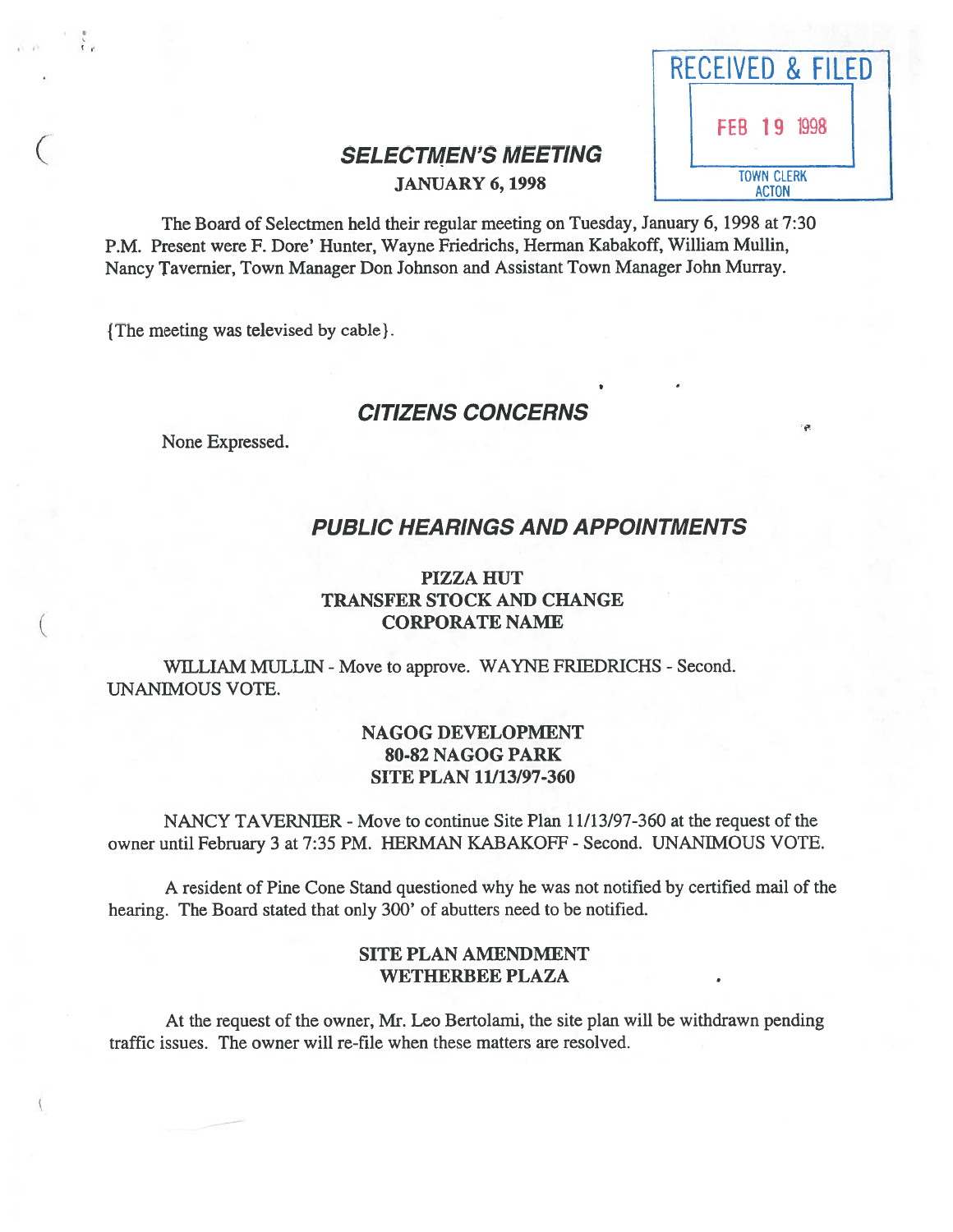## MAKAHA RESTAURANT LIQUOR LICENSE TRANSFER PUBLIC HEARING

The Makaha is presen<sup>t</sup> before the Board tonight to reques<sup>t</sup> <sup>a</sup> liquor license transfer and change of manager. The Board requested and received <sup>a</sup> copy of the liquor policy from the new manager of the Makaha. WILLIAM MULLIN - Move to approve transfer of the liquor license. NANCY TAVERNIER - Second. UNANIMOUS VOTE. WILLIAM MULLIN - Move to extend alcoholic beverage license. NANCY TAVERNIER -Second. UNANIMOUS VOTE.

## JON BOSWORTH ASSOCIATE MEMBER CONSERVATION COMMISSION INTERVIEW

The Board thanked Mr. Bosworth for his previous services on the Board of Health and asked why he left the Board. Mr. Bosworth stated that he needed <sup>a</sup> rest, however, he finds he has time now to commit to the Conservation Commission and also left because the Board of Health, at that time, supported malithion spraying of mosquitoes and Mr. Bosworth could not personally support the spraying. WILLIAM MULLIN - Move to appoint Jonathan Bosworth as an associate member of the Conservation Commission with <sup>a</sup> term to expire June 30, 1998. HERMAN KABAKOFF - Second. UNANIMOUS VOTE.

# ( IMPORT DOMESTIC AUTO CENTER- CLASS II DEALER'S LICENSE REQUEST 317 CENTRAL STREET

## \*\* THE POLICE CHIEF HAS MADE A NEGATIVE RECOMMENDATION CONCERNING THIS LICENSE , THEREFORE, HERMAN KABAKOFF - Move to enter into executive session to discuss reputation or character with regards to <sup>a</sup> CORI issue. WAYNE FRIEDRICHS - Second. ROLL CALL TAKEN - ALL AYES.

#### \*RETURN TO REGULAR SESSION

Scott Sanford is seeking <sup>a</sup> Class II license at 317 Central Street. Staff has commented on this application and had some concerns. The Health Department outlined three concerns and approval of this license would be contingent on resolution of the conditions. The Building Department recommended issuance of this license with the same conditions as the previous owner. The Board asked Mr. Sanford if he had any connection to the previous owner who owes outstanding taxes. Mr. Sanford answered no. Mr. Sanford owns and operates <sup>a</sup> store in Maynard and has found that most of his clients are from Acton and he would like to open an additional store in Acton. Mr. Sanford will be cleaning, fixing, and selling cars at this location. The Board informed Mr. Sanford that the license will only allow for <sup>a</sup> maximum of 13 cars to be sold on the lot at one time. Nancy Tavernier stated that she has been one of Scott's customers off and on and hopes Scott will run the business well. Mr. Sanford has previously applied for license in Acton but ran into problems with the previous owner. HERMAN KABAKOFF - Move to approve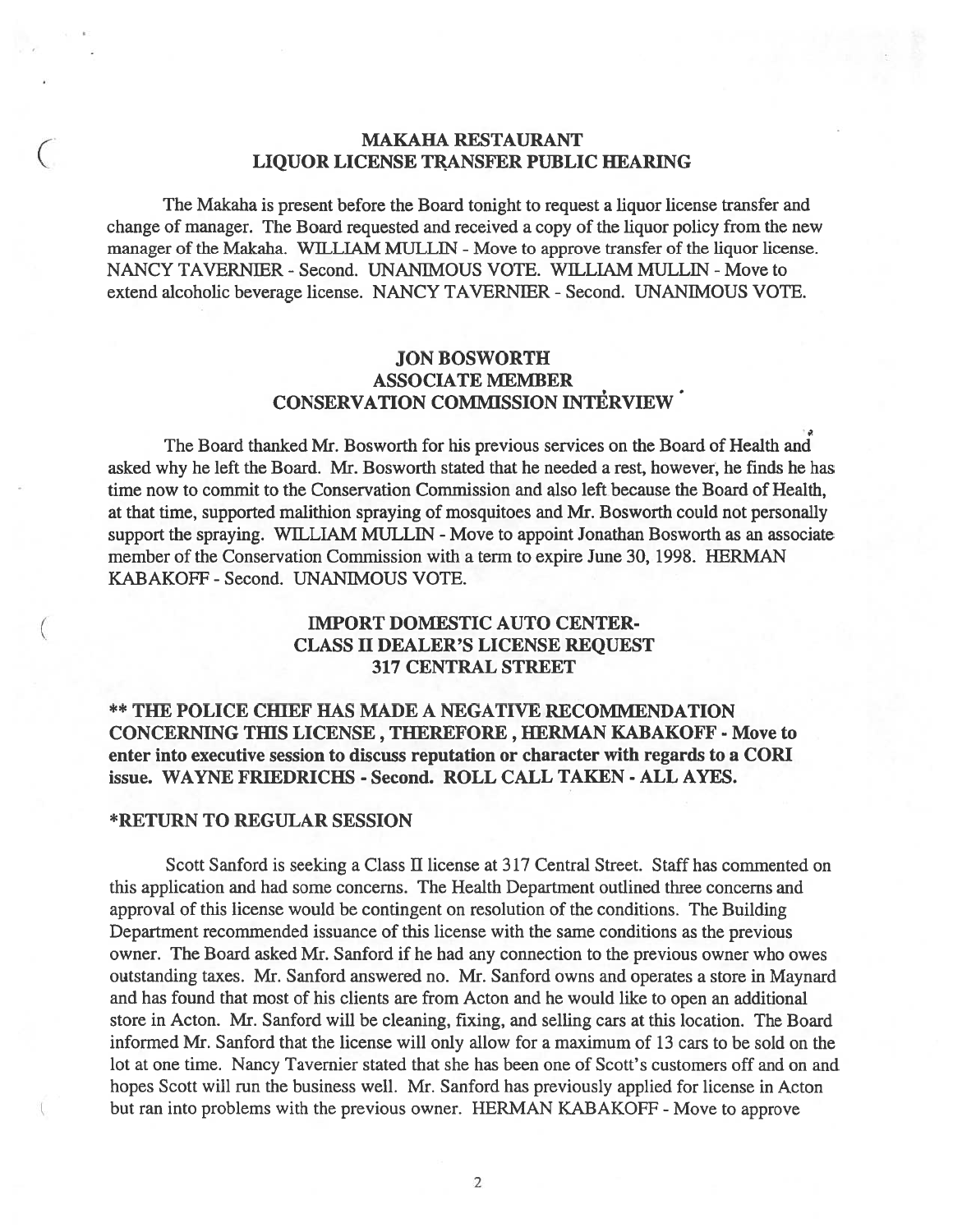Class II license to Scott Sanford, 317 Central Street. NANCY TAVERNIER -Second. UNANIMOUS VOTE.

## METRO DELI COMMON VICTUALLER LICENSE 208B MAIN STREET

Gikas Kakouros seeks <sup>a</sup> Common Victualler License for 208B Main Street. Mr. Kakouros has purchased the restaurant and will initially operate the restaurant in the same manner, however, eventually would like to include breakfast and dinner. The site is limited to 19 seats by <sup>a</sup> special permit and if the sign is replaced it will need <sup>a</sup> new sign permit from the Building Department. WILLIAM MULLIN - Move to approve Common Victualler License to Gikas Kakouros, 208B Main Street. NANCY TAVERNIER -Second. UNANIMOUS VOTE.

## SCHOOL BUILDING COMMITTEE PRESENTATION

s

Wayne Friedrichs had additional questions in regards to the maintenance numbers stating that in ALG <sup>a</sup> group of numbers had been agreed on previously.

## SELECTMEN'S BUSINESS

#### SPECIAL ELECTION

The Board needs to consider tonight whether or not to call <sup>a</sup> Special Election in February. The Board stated that the Special Election should not be held during February School vacation. If an election is voted on tonight it can be held as early as February 10, 1998. The motion will be conditioned upon approval of the debt exclusion override vote. WILLIAM MULLIN - Move to call <sup>a</sup> special election for February 10, 1998 using the motion presented tonight (see copy attached). NANCY TAVERNIER - Second. (VOTE NEEDS 2/3 VOTE BY THE BOARD TO PASS).

Herman stated that he did not agree with the motion as submitted and would vote against the motion. He also stated that he would like the motion to be split into two questions stating that by doing this it would provide the citizens more flexibility.

Wayne stated that he also would not suppor<sup>t</sup> the single ballot question stating that he needs to ge<sup>t</sup> his questions answered from the schools regarding maintenance numbers.

Nancy Tavernier stated that two weeks ago the Board voted unanimously to recommend 21 million for Town Meeting action. Nancy also stated that she wants one simple ballot question since two would confuse the voters. Nancy also stated that the time to split the motion would be on Town Meeting floor, if desired.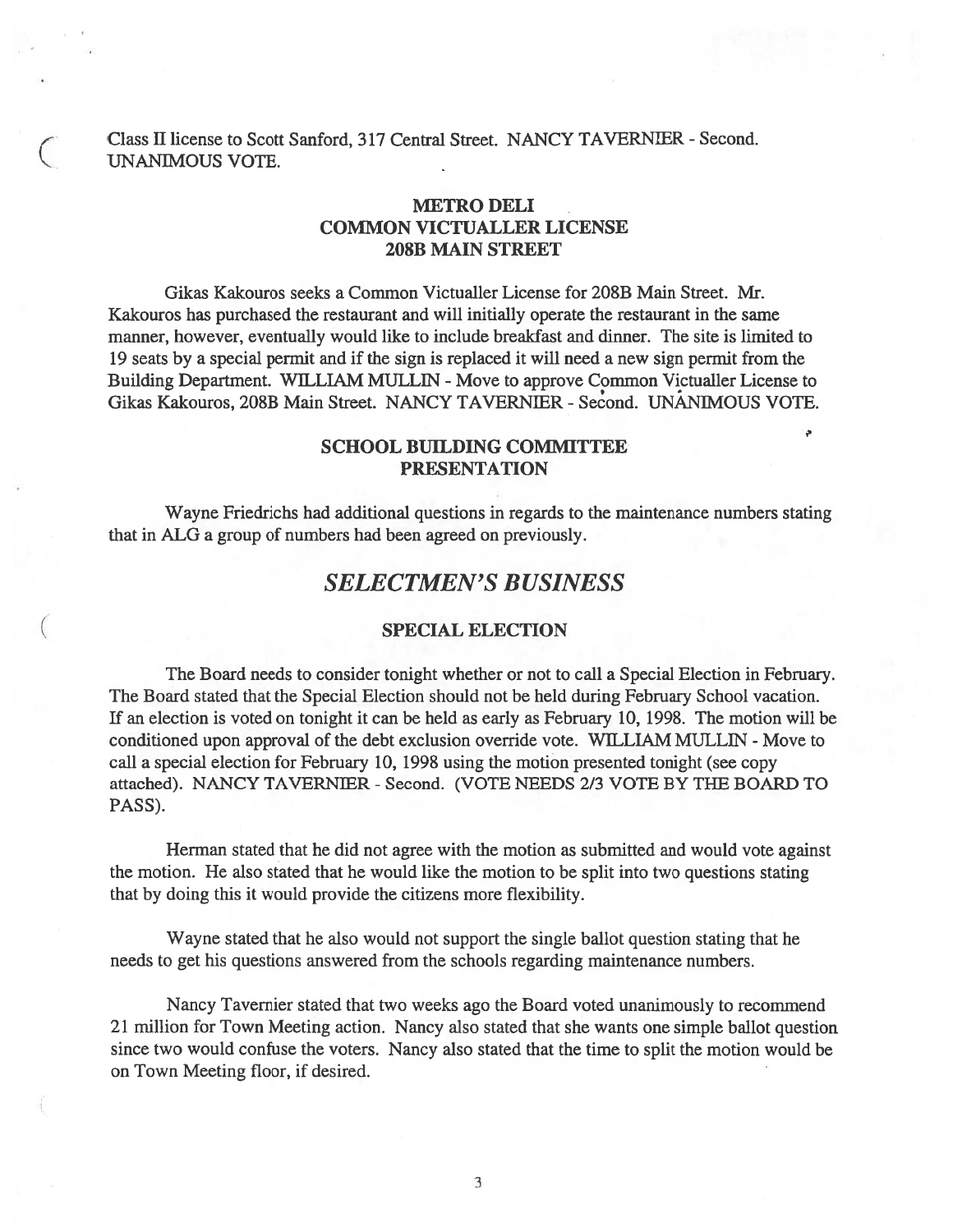Bill Mullin stated that the Board all voted in favor of the school project at <sup>a</sup> previous meeting. Dore' Hunter stated that he will vote for the one motion.

Herman stated that he voted to suppor<sup>t</sup> the <sup>21</sup> Million taking the position that we should have two numbers in the vote.

School Building Committee members addressed Herman's and Wayne's concerns. Phil Zeilkow stated that by splitting the motions the no's would win the vote and the reason they do this is the same reason why we vote for President and Vice President together. Mr. Zeilkow asked Wayne to vote yes tonight with the promise of answering his questions and if he still wishes to vote no do it on Town Meeting floor. Mr. Zeilkow also stated that the renovations have been set up so that each school can house the other school during renovations and if two don't go through then the <sup>p</sup>lan will not work. Lees Stuntz stated that the project is <sup>a</sup> package and they are not easily separated. Nancy Banks stated that the split vote was evaluated by the Schpol Building Committee and it was decided that <sup>a</sup> lot of money would be spen<sup>t</sup> on one school and it would not solve the problem.

Charlie Kadlec questioned if the ballot question is approve<sup>d</sup> does it <sup>g</sup>ive the vote <sup>a</sup> blanket approval. Steve Aronson stated that the the Board of Selectmen should not take action against this vote, and should let the School Committee take any questions or concerns from the residents. Mr. Aronson asked Herman and Wayne to reconsider their votes.

Dore' Hunter asked that <sup>a</sup> 10 minute recess be called.

#### \*\*Back in Session 9:40 PM\*\*

(

Wayne stated that he appreciated Mr. Zeilkow and Mr. Aronson's comments and stated his disappointment that the School had not provided all the information that he has requested and that maybe someone from the school should have called him with the answers he was seeking. Wayne stated that he would suppor<sup>t</sup> the ballot question as presented tonight. Wayne also stated that he would hate to see the whole project fail when maybe one would have be approved.

Herman stated that he feels the School Committee is making <sup>a</sup> mistake regarding not splitting the ballot question and will be faxing <sup>a</sup> matrix to the schools this week and would like the questions answered. Herman also stated that he would reluctantly vote for the motion only in the spirit of cooperation.

DORE' CALLED FOR VOTE ON MOTION. ALL IN FAVOR UNANIMOUS VOTE. MOTION PASSES.

Bill Mullin stated that we should trust Town Meeting voters and felt obligated to spea<sup>k</sup> after listening to <sup>a</sup> string of negative comments. Mr. Zeilkow thanked the Board for their cooperation.

4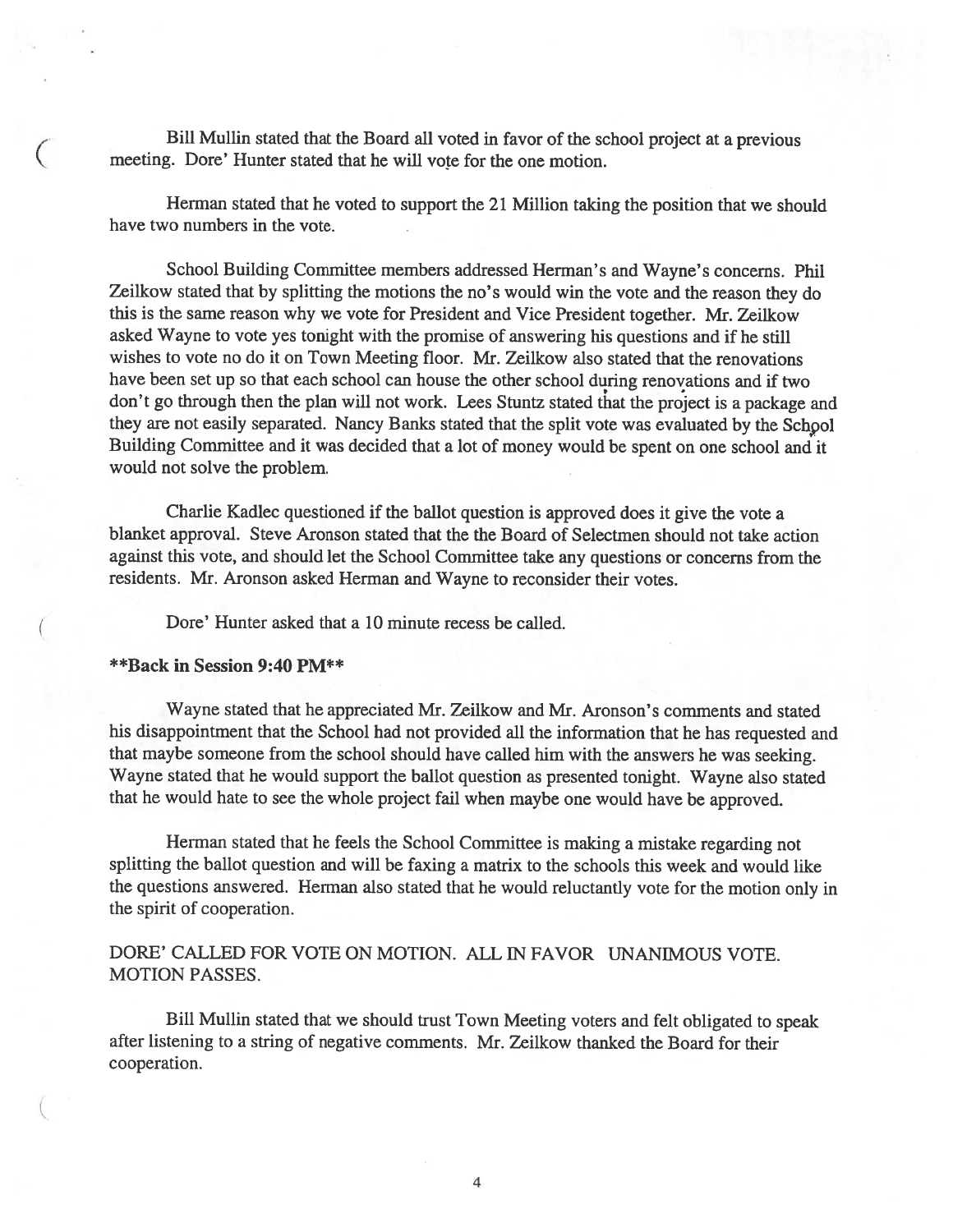## FENCE INSTALLATION 3 TAYLOR ROAD

 $($ 

The Engineering Department has reviewed and recommended the installation of the fence in <sup>a</sup> public way located at 3 Taylor Road with conditions. The owner of the property has agreed to the conditions. The Board has previously approved <sup>a</sup> similar reques<sup>t</sup> at another located. WILLIAM MULLIN - Move to approve the installation of a fence within a public way located at <sup>3</sup> Taylor Road with the conditions set forth in the memorandum by the Engineering Department dated December 16, 1997. HERMAN KABAKOFF - Second. UNANIMOUS VOTE.

## BUDGET DISCUSSION

The FY99 Budget books have been completed and distributed. Dore' asked the Board to submit any comments or questions to staff. Herman stated that he had 3 pages of questions and will be faxing them to staff by the end of the week.

## PLANNING BOARD WARRANT ARTICLES

The Planning Board will be presen<sup>t</sup> at the next Board of Selectmen meeting to go over their proposed warrant articles for Town Meeting.

#### DAVID BERGART

Herman stated that he has the pleasure of knowing David Bergart and wishes to see the Board recognize Mr. Bergart's achievements in ski/arc. Mr. Bergart is rated number <sup>2</sup> in the nation at this spor<sup>t</sup> and will be going to Italy to compete in the World Championships at the end of January. The Board directed staff to <sup>g</sup>ive Mr. Bergart either <sup>a</sup> proclamation or letter that recognizes his achievements.

## CONSENTAGENDA

Bill Mullin requested that item #12 (December 2, 1997 Selectmen's Minutes) be held for discussion. NANCY TAVERNIER - Move to approve consent agenda items 13-18. HERMAN KABAKOFF - Second. UNANIMOUS VOTE.

Bill Mullin suggested that the December 2, 1997 minutes be amended. WILLIAM MULLIN - Move to approve December 2, 1997 minutes following amendment. NANCY TAVERNIER -Second. UNANIMOUS VOTE.

## TOWN MANAGERS REPORT VOTING AUTHORIZATION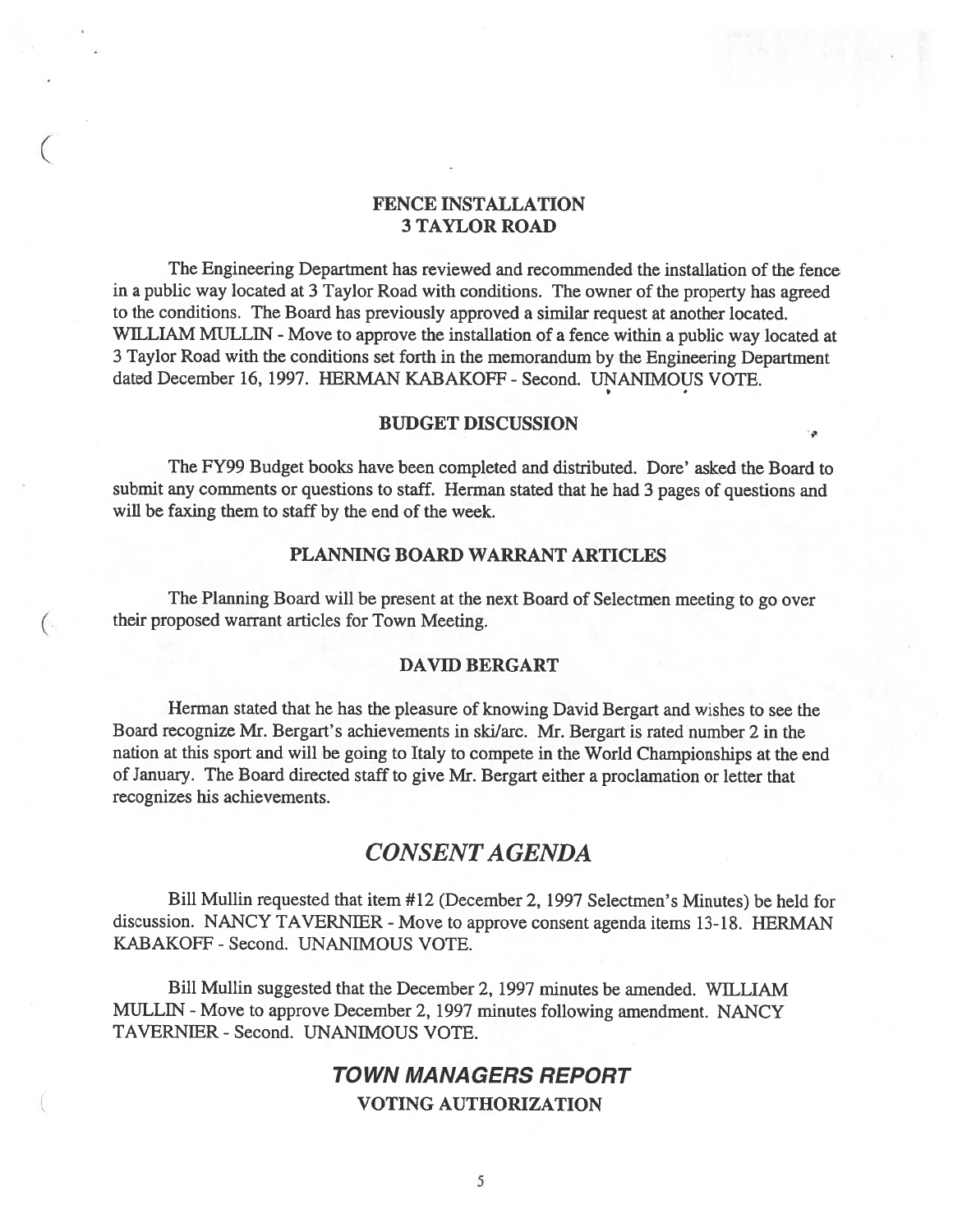WILLIAM MULLIN - Move to authorize the Town Manager to vote at the MMA conference. HERMAN KABAKOFF - Second. UNANIMOUS VOTE.

## SATURDAY BUDGET HEARING

Don presented the Board with <sup>a</sup> draft agenda of Saturday's budget hearing with the Fincom, School Committee and Selectmen. Dore' suggested that the agenda be followed as close as possible and that if needed, we will work through lunch.

## COMMUTER LOT

Don stated that the Police have recently been more active in their enforcement of the commuter parking lot. Mr. Immerman has contacted Don regarding his car being towed for parking in an illegal spo<sup>t</sup> and is seeking reimbursement from the expenses incurred from being towed. Mr. Immerman stated that he arrived at the commuter lot at 7:20 AM to find all resident spots taken and his options were to miss the train or park illegally in an endcap area. Mr. Immerman arrived at work at 8:50 AM and telephoned his wife to pick up the car and was unable to reach her. Mrs. Immerman arrived at the commuter lot at 10:45 AM to find their car had been towed. Mr. Immerman then found out that his car had been towed to Classic Cars. Mr. ( Immerman stated that he has <sup>a</sup> valid resident sticker, that there is shortage of spaces, and questioned why we cater to non-residents, the lot is congested and unsafe.

The Board stated that they are not sympathetic to Mr. Immerman since the lot is clearly posted that if you park illegally your car will be towed and that more time should be planned for so <sup>a</sup> parking spo<sup>t</sup> can be obtained. The Board also suggested that residents car pool and suggested that people look for other parking alternatives.

## NESWC

John Murray discussed the Inspector General's repor<sup>t</sup> regarding the NESWC facility. Most of the repor<sup>t</sup> included information that Acton already was aware of, however, point seven spoke about <sup>a</sup> confidential source. John wondered, who leaked the information, how it was leaked, is it new or existing information, and where are the two hundred boxes of confidentail information.